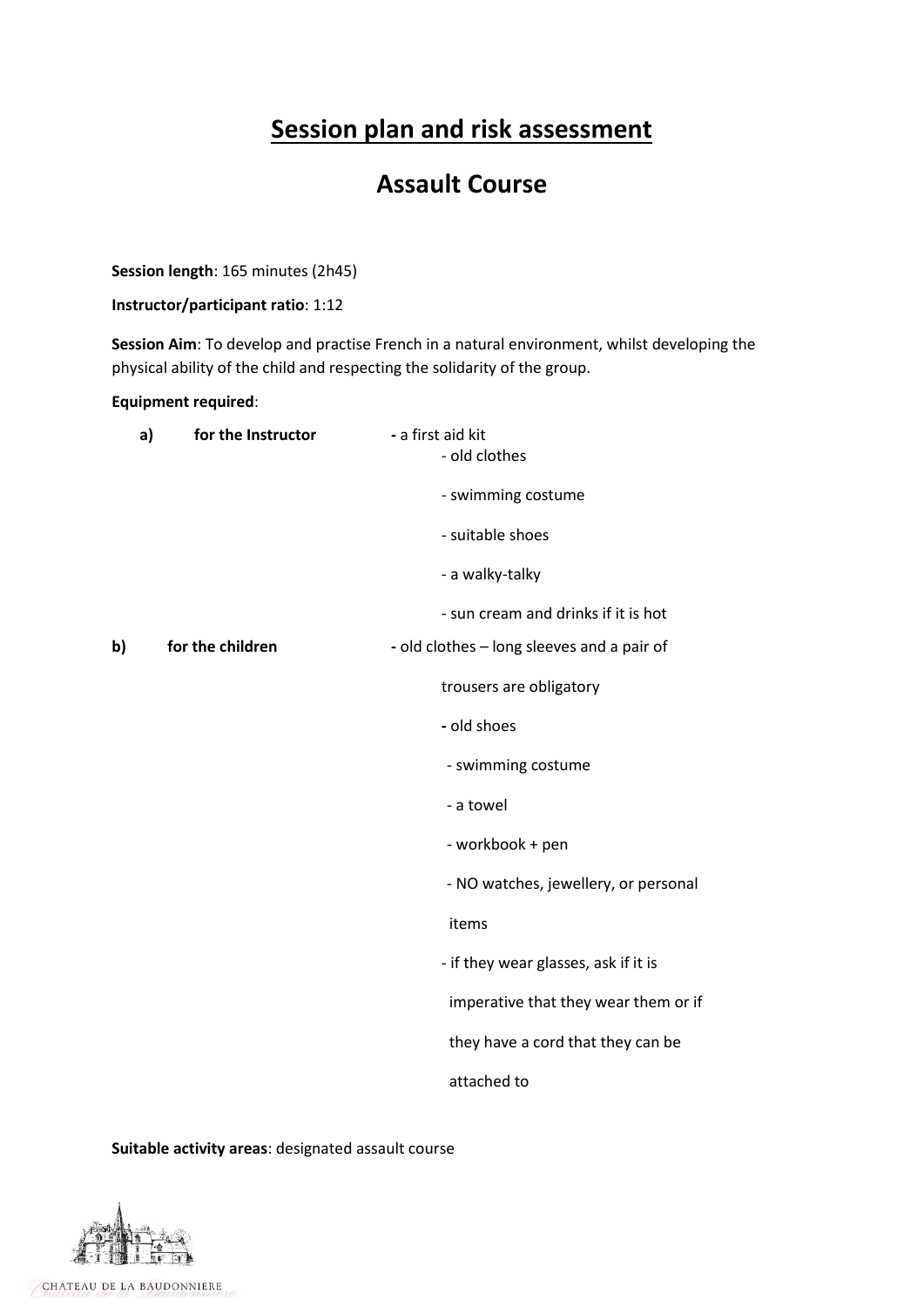## **Time Content of activity**

#### -5 **Session preparation:**

Check group information: age, ability, experience, number in the group

Ensure you are aware of any relevant medical information

## 0 **Meet and greet introduction:**

Introduce yourself and the session. Check the group: correct group, number of participants, relevant medical information, appropriate clothing and footwear.

Escort the group to in front of the staff room / to the salle de classe 3 / the games room to do the exercises in the workbook. Before going down to the assault course, get the children to place their towels, workbooks and pens in the drying room. Escort the group to the activity area.

*If there are 2 groups on assault course, one group should start with the workbook and the other group should go immediately to the assault course, the latter will do the workbook after having showered.*

# 30 **Safety brief**

Explain the reason for wearing certain clothes and the general course rules

## 45 **Warm up**

Start by checking the warm up area and make the children aware of

what to do to avoid having an accident / getting hurt. Do a few

exercises to warm the muscles up, also so that you can see the physical capacity of the children and their attitude. Do relays, where the children crawl, walk on all fours, etc. NO GAMES WHERE THE CHILDREN RUN, CONSIDERING THE STATE OF THE GROUND.

## 60 **Main body**

Explain at the assault course.

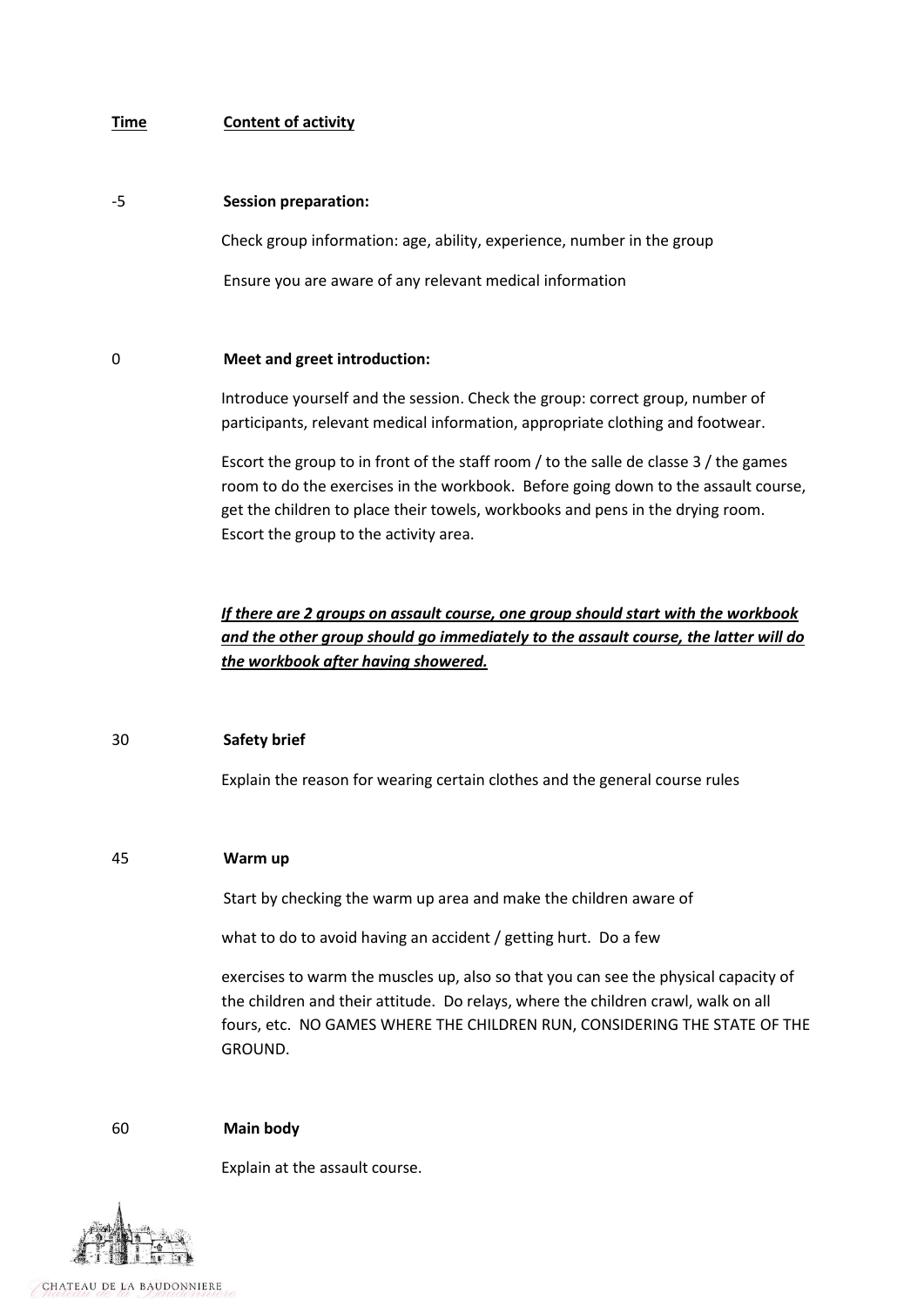It is important to explain how the activity will run and the possible risks involved. Explain the **best method** for crossing each obstacle (you could give a demonstration) and ensure that the risks are fully understood. Make sure that where the group wait at each obstacle is safe. The group need to speak French. For each obstacle make sure that they repeat the phrase given by the Instructor, e.g. "Je passe à travers le pneu!" Remember to adapt the phrases, taking into account the age and the ability of the group.

## 120 **End of the session**

Accompany the children back to the drying room and explain what

they need to do. Check that you have ALL the children. They MUST NOT go back to the dormitories with their dirty clothes/shoes. Clean the children with the hose, don't forget to rinse their hair and their faces. Don't forget to rinse yourself down too.

If they want to bin directly their clothes, put them in the correct bins (right in front the drying room)

135 Explain to the children that they have got 30 mins to get showered.

Don't forget to tell them where you will be during this time, in case they have a problem.

# *If you started with the assault course, you should give them a time and a place to meet to do the exercises in the workbook.*

Thank the group.

140 Once the children have left the drying room, please sweep the room and empty the bin bag you used to replace it by a new one.

## **NOTES**

- **You are responsible for your group until the end of the activity session i.e.12.00 or 17.00. So you must stay on site.**
- **Don't get the children wet too early on, otherwise you will have to cut the activity short.**
- **The shower should not last longer than 30 mins.**
- **If you finish before the end of the session because of any reason, give the group a time and place to meet. You should play games/sing with them until the end of the activity session.**
- **If you use the Assault Course first aid kit, remember to replace whatever you used (glove, plaster…).**

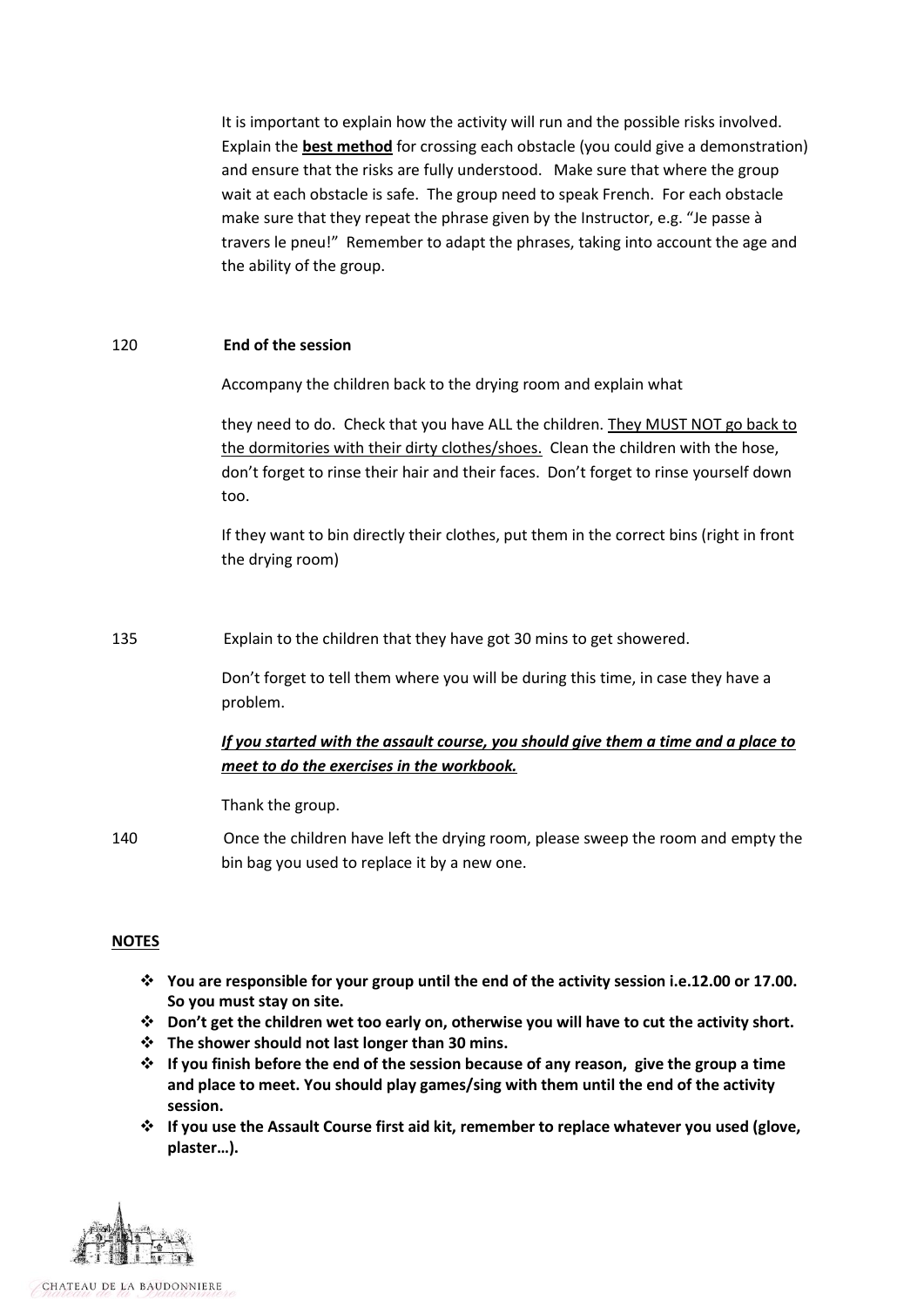**At the end of your activity, if you want to walk down the river with the group you can. However, when walking down the river be aware of the trees, the force of the current and the water level. You can walk down the river BUT be careful because you're the one responsible.** 

## **Risk assessment**

| <b>Hazard</b>  | <b>Risk</b>     | <b>Person at Risk</b> | Level of    | <b>Control Measure</b> | <b>Outcome</b> |
|----------------|-----------------|-----------------------|-------------|------------------------|----------------|
|                |                 |                       | probability |                        |                |
| Faulty         | Injury          | Group                 | Medium      | Instructor to          | Low            |
| equipment      |                 |                       |             | check all              |                |
|                |                 |                       |             | equipment prior        |                |
|                |                 |                       |             | to session             |                |
| Faulty         | Injury          | Group / staff         | Medium      | Instructor to          | Low            |
| structural     |                 |                       |             | check equipment        |                |
| equipment      |                 |                       |             | prior and during       |                |
|                |                 |                       |             | session                |                |
| Water          | Drowning        | Group                 | Medium      | Group to be            | Low            |
|                |                 |                       |             | made aware of          |                |
|                |                 |                       |             | risk and               |                |
|                |                 |                       |             | instructor to          |                |
|                |                 |                       |             | keep control of        |                |
|                |                 |                       |             | the group at all       |                |
|                |                 |                       |             | times                  |                |
| Falling from   | Injury          | Group                 | Medium      | Instructor to          | Low            |
| equipment      |                 |                       |             | explain how to         |                |
|                |                 |                       |             | approach each          |                |
|                |                 |                       |             | element and            |                |
|                |                 |                       |             | ensure spotting        |                |
|                |                 |                       |             | is used where          |                |
|                |                 |                       |             | required               |                |
| Overloading of | Structural      | Group/equipment       | Medium      | Instructor to          | Low            |
| elements       | damage and      |                       |             | ensure no              |                |
|                | injury          |                       |             | overloading of         |                |
|                |                 |                       |             | elements takes         |                |
|                |                 |                       |             | place                  |                |
| Moving         | Striking injury | Group                 | Medium      | Instructor to give     | Low            |